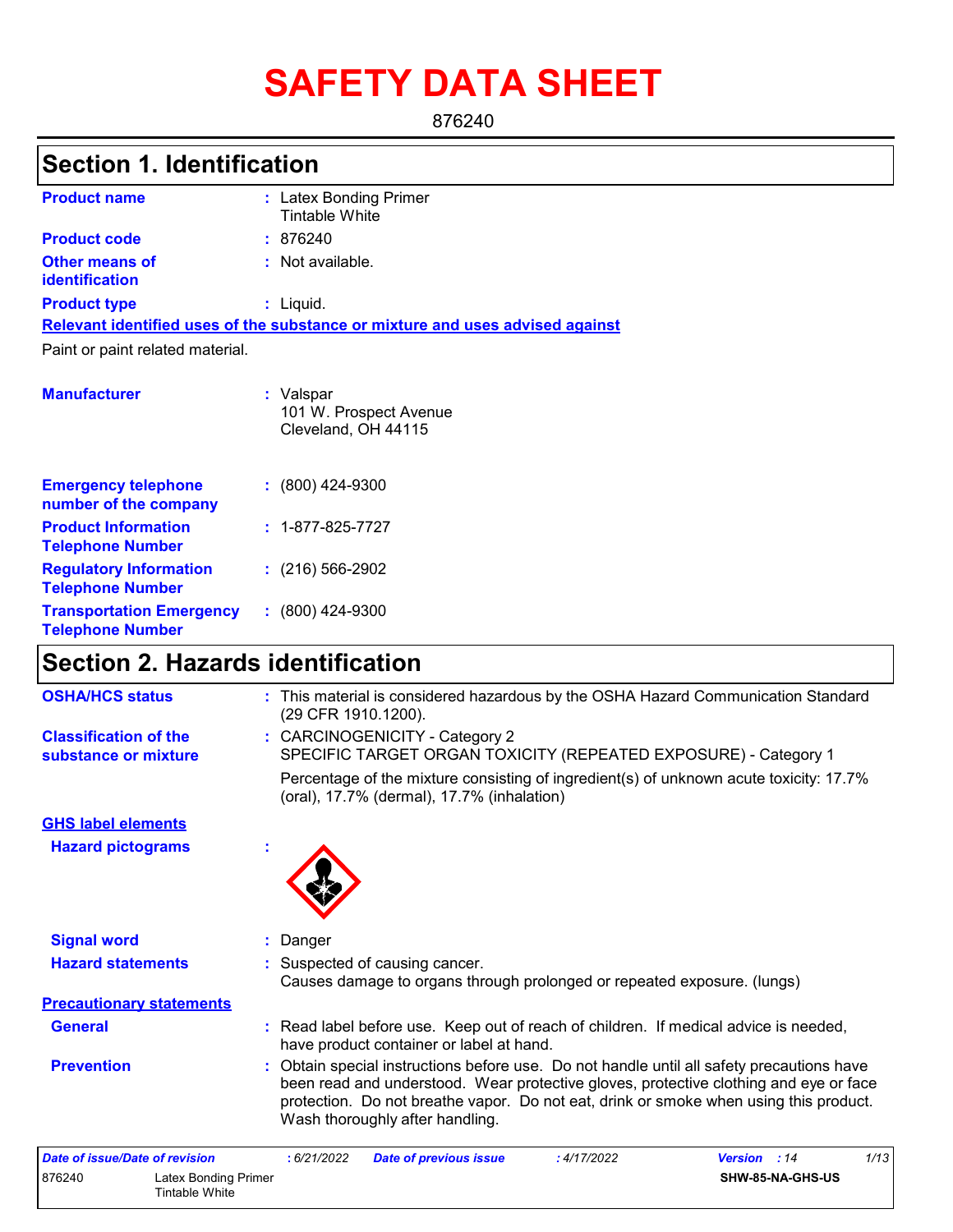### **Section 2. Hazards identification**

| <b>Response</b>                            | : IF exposed or concerned: Get medical advice or attention.                                                                                                                                                                                               |
|--------------------------------------------|-----------------------------------------------------------------------------------------------------------------------------------------------------------------------------------------------------------------------------------------------------------|
| <b>Storage</b>                             | : Store locked up.                                                                                                                                                                                                                                        |
| <b>Disposal</b>                            | : Dispose of contents and container in accordance with all local, regional, national and<br>international regulations.                                                                                                                                    |
| <b>Supplemental label</b><br>elements      | WARNING: This product contains chemicals known to the State of California to cause<br>cancer and birth defects or other reproductive harm.                                                                                                                |
|                                            | This product contains a Significant New Use Rule (SNUR) Chemical. Do not allow this<br>product to enter drains, sewers, wastewater treatment systems, groundwater, streams,<br>lakes or ponds. See Environmental Data Sheet (EDS) for additional details. |
|                                            | Please refer to the SDS for additional information. Keep out of reach of children. Do not<br>transfer contents to other containers for storage.                                                                                                           |
| <b>Hazards not otherwise</b><br>classified | : None known.                                                                                                                                                                                                                                             |

### **Section 3. Composition/information on ingredients**

| Substance/mixture     | : Mixture        |
|-----------------------|------------------|
| <b>Other means of</b> | : Not available. |
| <i>identification</i> |                  |

#### **CAS number/other identifiers**

| <b>Ingredient name</b> | $\%$ by weight | <b>CAS number</b> |
|------------------------|----------------|-------------------|
| Titanium Dioxide       | I≥10 - ≤25     | 13463-67-7        |
| Kaolin                 | l≤5            | 1332-58-7         |
| Heavy Paraffinic Oil   | l≤′            | 64742-65-0        |
| Benzophenone           | l≤0.3          | l 119-61-9        |

Any concentration shown as a range is to protect confidentiality or is due to batch variation.

**There are no additional ingredients present which, within the current knowledge of the supplier and in the concentrations applicable, are classified and hence require reporting in this section.**

**Occupational exposure limits, if available, are listed in Section 8.**

### **Section 4. First aid measures**

#### **Description of necessary first aid measures**

| Eye contact                           | : Immediately flush eyes with plenty of water, occasionally lifting the upper and lower<br>eyelids. Check for and remove any contact lenses. Continue to rinse for at least 10<br>minutes. Get medical attention.                                                                                                                                                                                                                                                                                                                                                                                                                    |
|---------------------------------------|--------------------------------------------------------------------------------------------------------------------------------------------------------------------------------------------------------------------------------------------------------------------------------------------------------------------------------------------------------------------------------------------------------------------------------------------------------------------------------------------------------------------------------------------------------------------------------------------------------------------------------------|
| <b>Inhalation</b>                     | : Remove victim to fresh air and keep at rest in a position comfortable for breathing. If<br>not breathing, if breathing is irregular or if respiratory arrest occurs, provide artificial<br>respiration or oxygen by trained personnel. It may be dangerous to the person providing<br>aid to give mouth-to-mouth resuscitation. Get medical attention. If unconscious, place<br>in recovery position and get medical attention immediately. Maintain an open airway.<br>Loosen tight clothing such as a collar, tie, belt or waistband.                                                                                            |
| <b>Skin contact</b>                   | : Flush contaminated skin with plenty of water. Remove contaminated clothing and<br>shoes. Continue to rinse for at least 10 minutes. Get medical attention. Wash clothing<br>before reuse. Clean shoes thoroughly before reuse.                                                                                                                                                                                                                                                                                                                                                                                                     |
| <b>Ingestion</b>                      | : Wash out mouth with water. Remove dentures if any. If material has been swallowed<br>and the exposed person is conscious, give small quantities of water to drink. Stop if the<br>exposed person feels sick as vomiting may be dangerous. Do not induce vomiting<br>unless directed to do so by medical personnel. If vomiting occurs, the head should be<br>kept low so that vomit does not enter the lungs. Get medical attention. Never give<br>anything by mouth to an unconscious person. If unconscious, place in recovery position<br>and get medical attention immediately. Maintain an open airway. Loosen tight clothing |
| <b>Date of issue/Date of revision</b> | 2/13<br><b>Date of previous issue</b><br>:4/17/2022<br>:6/21/2022<br><b>Version</b><br>: 14                                                                                                                                                                                                                                                                                                                                                                                                                                                                                                                                          |

| 876240 | Latex Bonding Primer | SHW-85-NA-GHS-US |
|--------|----------------------|------------------|
|        | Tintable White       |                  |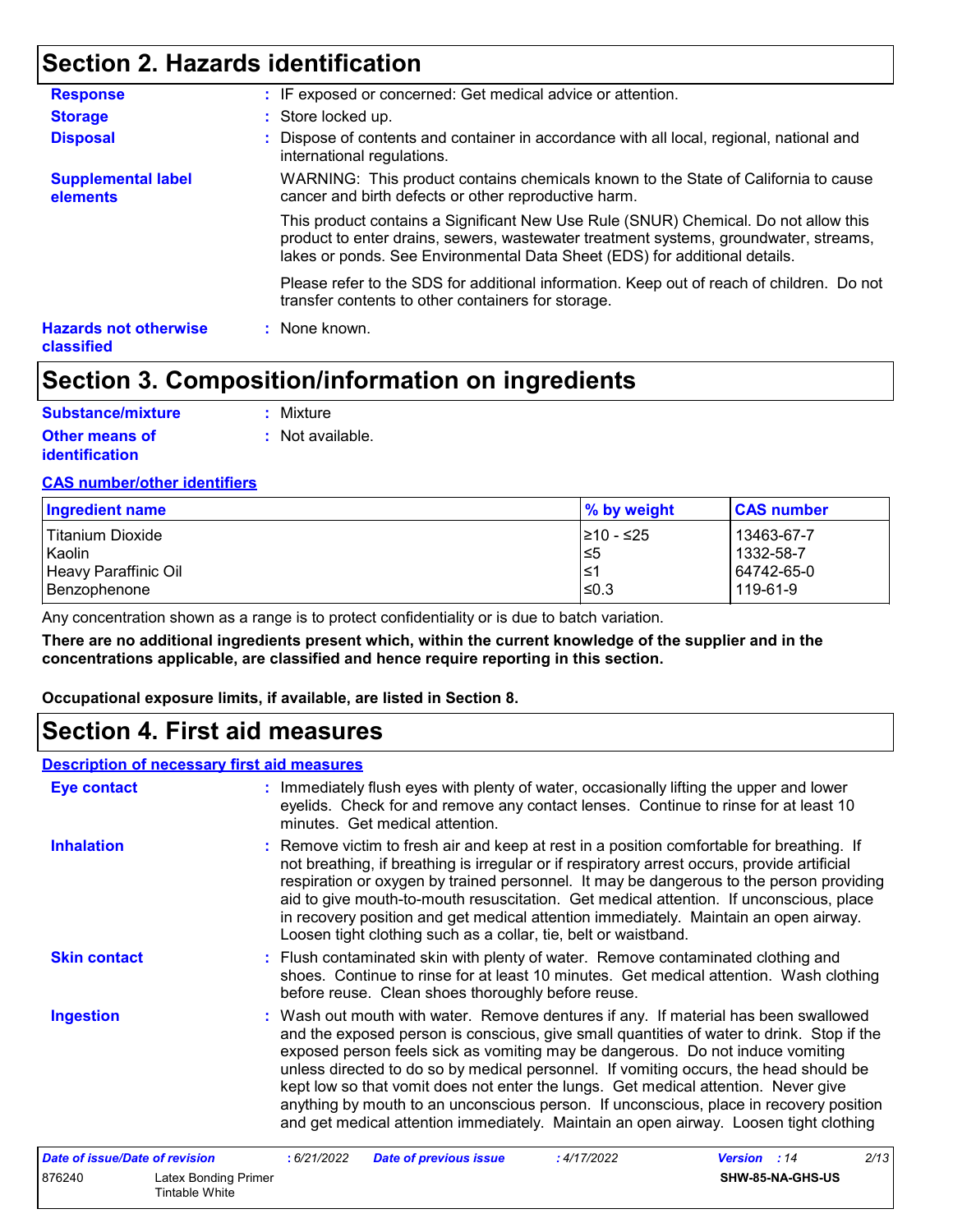### **Section 4. First aid measures**

such as a collar, tie, belt or waistband.

| <b>Most important symptoms/effects, acute and delayed</b> |                                                                                                                                                                               |
|-----------------------------------------------------------|-------------------------------------------------------------------------------------------------------------------------------------------------------------------------------|
| <b>Potential acute health effects</b>                     |                                                                                                                                                                               |
| <b>Eye contact</b>                                        | : No known significant effects or critical hazards.                                                                                                                           |
| <b>Inhalation</b>                                         | : No known significant effects or critical hazards.                                                                                                                           |
| <b>Skin contact</b>                                       | : No known significant effects or critical hazards.                                                                                                                           |
| <b>Ingestion</b>                                          | : No known significant effects or critical hazards.                                                                                                                           |
| <b>Over-exposure signs/symptoms</b>                       |                                                                                                                                                                               |
| <b>Eye contact</b>                                        | : No specific data.                                                                                                                                                           |
| <b>Inhalation</b>                                         | : No specific data.                                                                                                                                                           |
| <b>Skin contact</b>                                       | : No specific data.                                                                                                                                                           |
| <b>Ingestion</b>                                          | : No specific data.                                                                                                                                                           |
|                                                           | Indication of immediate medical attention and special treatment needed, if necessary                                                                                          |
| <b>Notes to physician</b>                                 | : Treat symptomatically. Contact poison treatment specialist immediately if large<br>quantities have been ingested or inhaled.                                                |
| <b>Specific treatments</b>                                | : No specific treatment.                                                                                                                                                      |
| <b>Protection of first-aiders</b>                         | : No action shall be taken involving any personal risk or without suitable training. It may<br>be dangerous to the person providing aid to give mouth-to-mouth resuscitation. |
|                                                           |                                                                                                                                                                               |

**See toxicological information (Section 11)**

### **Section 5. Fire-fighting measures**

| <b>Extinguishing media</b>                               |                                                                                                                                                                                                     |
|----------------------------------------------------------|-----------------------------------------------------------------------------------------------------------------------------------------------------------------------------------------------------|
| <b>Suitable extinguishing</b><br>media                   | : Use an extinguishing agent suitable for the surrounding fire.                                                                                                                                     |
| <b>Unsuitable extinguishing</b><br>media                 | : None known.                                                                                                                                                                                       |
| <b>Specific hazards arising</b><br>from the chemical     | : In a fire or if heated, a pressure increase will occur and the container may burst.                                                                                                               |
| <b>Hazardous thermal</b><br>decomposition products       | Decomposition products may include the following materials:<br>carbon dioxide<br>carbon monoxide<br>metal oxide/oxides                                                                              |
| <b>Special protective actions</b><br>for fire-fighters   | : Promptly isolate the scene by removing all persons from the vicinity of the incident if<br>there is a fire. No action shall be taken involving any personal risk or without suitable<br>training. |
| <b>Special protective</b><br>equipment for fire-fighters | : Fire-fighters should wear appropriate protective equipment and self-contained breathing<br>apparatus (SCBA) with a full face-piece operated in positive pressure mode.                            |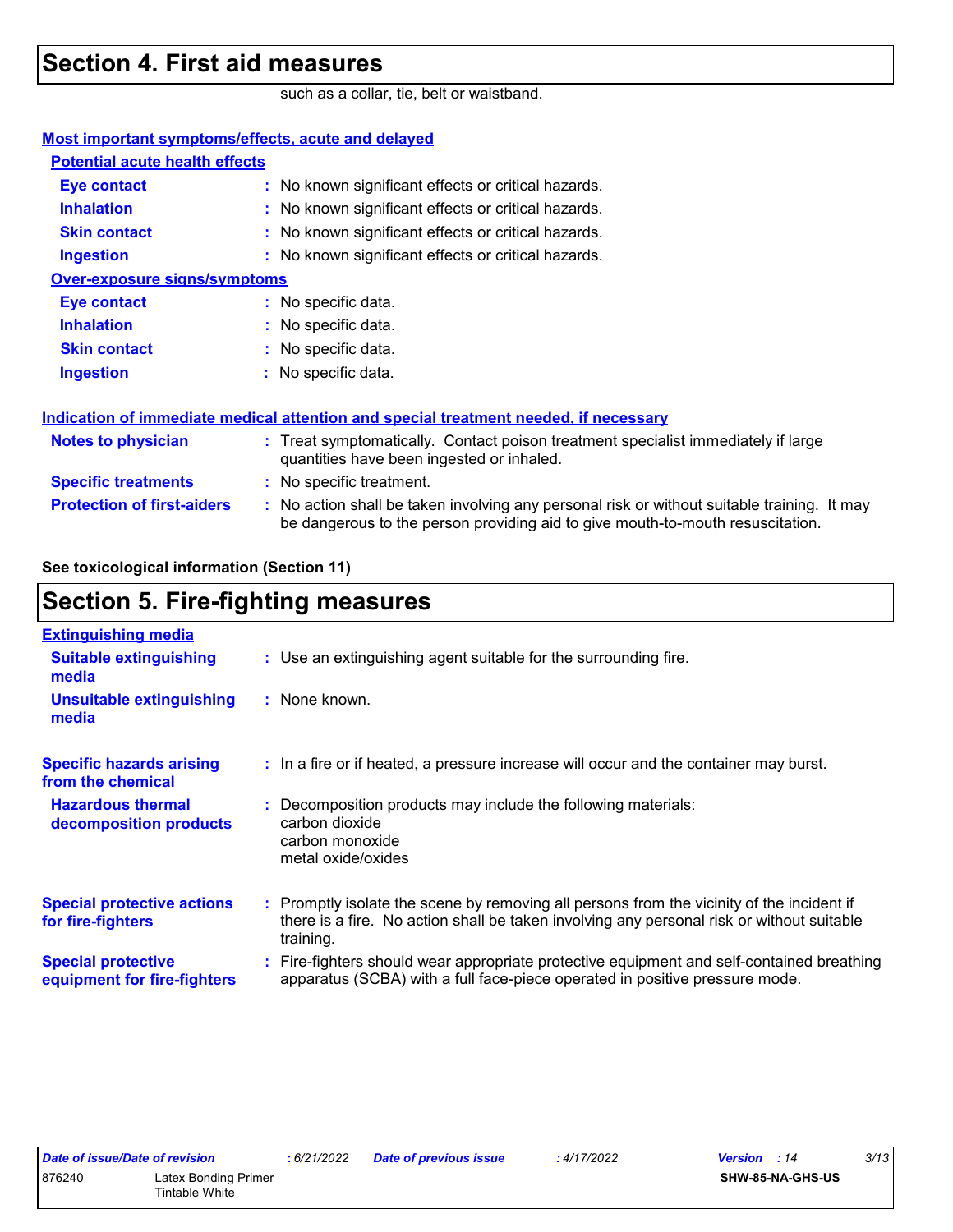## **Section 6. Accidental release measures**

|                                                              | Personal precautions, protective equipment and emergency procedures                                                                                                                                                                                                                                                                                                                                                                                                                                                                                                                                                      |
|--------------------------------------------------------------|--------------------------------------------------------------------------------------------------------------------------------------------------------------------------------------------------------------------------------------------------------------------------------------------------------------------------------------------------------------------------------------------------------------------------------------------------------------------------------------------------------------------------------------------------------------------------------------------------------------------------|
| For non-emergency<br>personnel                               | : No action shall be taken involving any personal risk or without suitable training.<br>Evacuate surrounding areas. Keep unnecessary and unprotected personnel from<br>entering. Do not touch or walk through spilled material. Avoid breathing vapor or mist.<br>Provide adequate ventilation. Wear appropriate respirator when ventilation is<br>inadequate. Put on appropriate personal protective equipment.                                                                                                                                                                                                         |
| For emergency responders                                     | If specialized clothing is required to deal with the spillage, take note of any information in<br>÷.<br>Section 8 on suitable and unsuitable materials. See also the information in "For non-<br>emergency personnel".                                                                                                                                                                                                                                                                                                                                                                                                   |
| <b>Environmental precautions</b>                             | : This product contains a Significant New Use Rule (SNUR) Chemical. Do not allow<br>this product to enter drains, sewers, wastewater treatment systems, groundwater,<br>streams, lakes or ponds. See Environmental Data Sheet (EDS) for additional<br>details.                                                                                                                                                                                                                                                                                                                                                           |
|                                                              | Avoid dispersal of spilled material and runoff and contact with soil, waterways, drains<br>and sewers. Inform the relevant authorities if the product has caused environmental<br>pollution (sewers, waterways, soil or air).                                                                                                                                                                                                                                                                                                                                                                                            |
| <b>Methods and materials for containment and cleaning up</b> |                                                                                                                                                                                                                                                                                                                                                                                                                                                                                                                                                                                                                          |
| <b>Small spill</b>                                           | : Stop leak if without risk. Move containers from spill area. Dilute with water and mop up<br>if water-soluble. Alternatively, or if water-insoluble, absorb with an inert dry material and<br>place in an appropriate waste disposal container. Dispose of via a licensed waste<br>disposal contractor.                                                                                                                                                                                                                                                                                                                 |
| <b>Large spill</b>                                           | Stop leak if without risk. Move containers from spill area. Approach release from<br>upwind. Prevent entry into sewers, water courses, basements or confined areas. Wash<br>spillages into an effluent treatment plant or proceed as follows. Contain and collect<br>spillage with non-combustible, absorbent material e.g. sand, earth, vermiculite or<br>diatomaceous earth and place in container for disposal according to local regulations<br>(see Section 13). Dispose of via a licensed waste disposal contractor. Contaminated<br>absorbent material may pose the same hazard as the spilled product. Note: see |

### **Section 7. Handling and storage**

| <b>Precautions for safe handling</b>             |                                                                                                                                                                                                                                                                                                                                                                                                                                                                                                                                                                                                                                                                               |
|--------------------------------------------------|-------------------------------------------------------------------------------------------------------------------------------------------------------------------------------------------------------------------------------------------------------------------------------------------------------------------------------------------------------------------------------------------------------------------------------------------------------------------------------------------------------------------------------------------------------------------------------------------------------------------------------------------------------------------------------|
| <b>Protective measures</b>                       | : Put on appropriate personal protective equipment (see Section 8). Avoid exposure -<br>obtain special instructions before use. Do not handle until all safety precautions have<br>been read and understood. Do not get in eyes or on skin or clothing. Do not breathe<br>vapor or mist. Do not ingest. If during normal use the material presents a respiratory<br>hazard, use only with adequate ventilation or wear appropriate respirator. Keep in the<br>original container or an approved alternative made from a compatible material, kept<br>tightly closed when not in use. Empty containers retain product residue and can be<br>hazardous. Do not reuse container. |
| <b>Advice on general</b><br>occupational hygiene | : Eating, drinking and smoking should be prohibited in areas where this material is<br>handled, stored and processed. Workers should wash hands and face before eating,<br>drinking and smoking. Remove contaminated clothing and protective equipment before<br>entering eating areas. See also Section 8 for additional information on hygiene<br>measures.                                                                                                                                                                                                                                                                                                                 |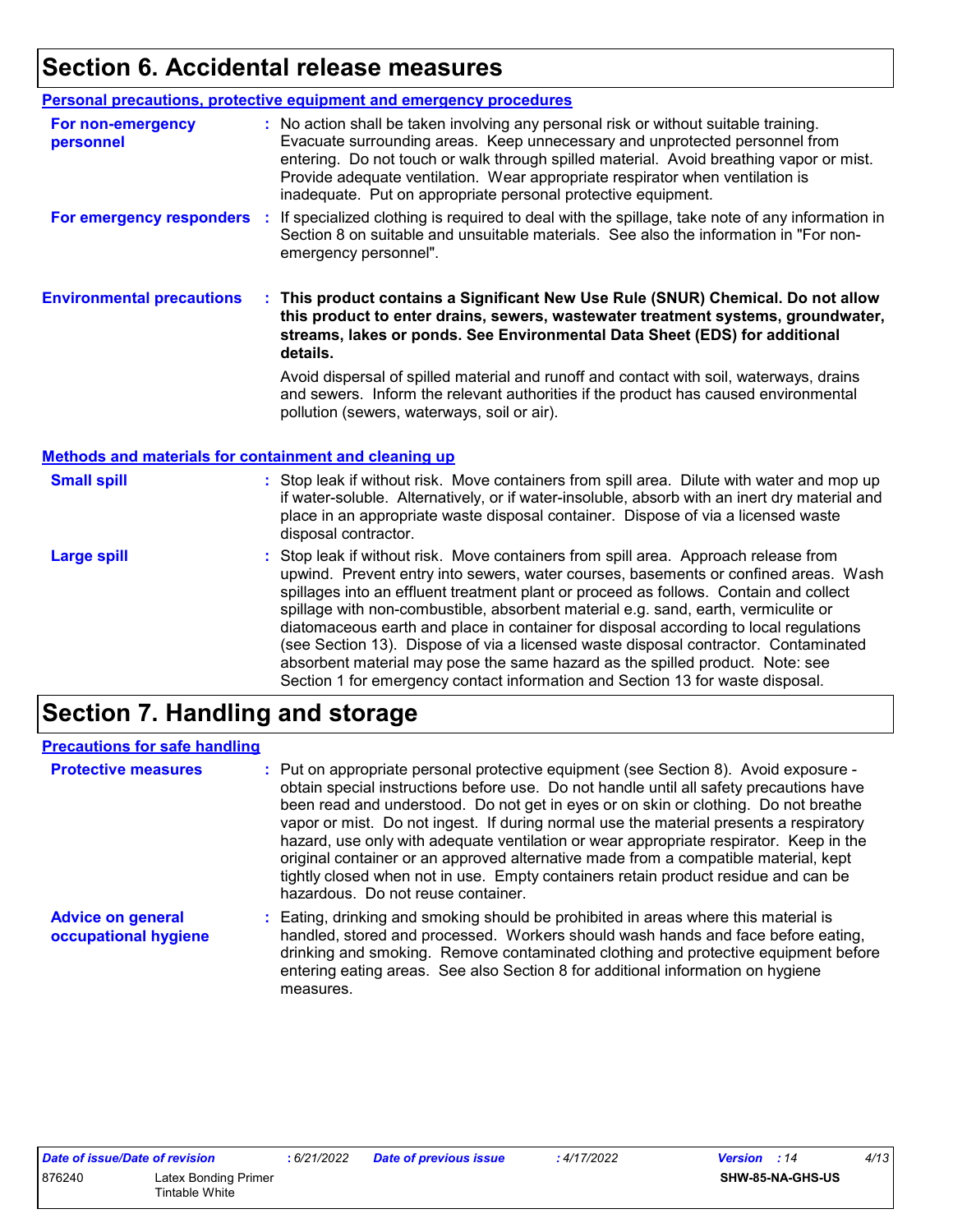# **Section 7. Handling and storage**

| <b>Conditions for safe storage,</b> | : Store in accordance with local regulations. Store in original container protected from                                                                                  |
|-------------------------------------|---------------------------------------------------------------------------------------------------------------------------------------------------------------------------|
| including any                       | direct sunlight in a dry, cool and well-ventilated area, away from incompatible materials                                                                                 |
| <b>incompatibilities</b>            | (see Section 10) and food and drink. Store locked up. Keep container tightly closed<br>and sealed until ready for use. Containers that have been opened must be carefully |
|                                     | resealed and kept upright to prevent leakage. Do not store in unlabeled containers.                                                                                       |
|                                     | Use appropriate containment to avoid environmental contamination. See Section 10 for                                                                                      |
|                                     | incompatible materials before handling or use.                                                                                                                            |

### **Section 8. Exposure controls/personal protection**

#### **Control parameters**

#### **Occupational exposure limits (OSHA United States)**

| <b>Ingredient name</b>  | CAS#       | <b>Exposure limits</b>                                                                                                                                                                                                                                                                                                                                                                                                          |
|-------------------------|------------|---------------------------------------------------------------------------------------------------------------------------------------------------------------------------------------------------------------------------------------------------------------------------------------------------------------------------------------------------------------------------------------------------------------------------------|
| <b>Titanium Dioxide</b> | 13463-67-7 | ACGIH TLV (United States, 1/2021).<br>TWA: 10 mg/m <sup>3</sup> 8 hours.<br>OSHA PEL (United States, 5/2018).<br>TWA: 15 mg/m <sup>3</sup> 8 hours. Form: Total dust                                                                                                                                                                                                                                                            |
| Kaolin                  | 1332-58-7  | ACGIH TLV (United States, 1/2021).<br>TWA: 2 mg/m <sup>3</sup> 8 hours. Form: Respirable<br>fraction<br>NIOSH REL (United States, 10/2020).<br>TWA: 5 mg/m <sup>3</sup> 10 hours. Form: Respirable<br>fraction<br>TWA: 10 mg/m <sup>3</sup> 10 hours. Form: Total<br>OSHA PEL (United States, 5/2018).<br>TWA: 5 mg/m <sup>3</sup> 8 hours. Form: Respirable<br>fraction<br>TWA: 15 mg/m <sup>3</sup> 8 hours. Form: Total dust |
| Heavy Paraffinic Oil    | 64742-65-0 | ACGIH TLV (United States, 1/2021).<br>TWA: 5 mg/m <sup>3</sup> 8 hours. Form: Inhalable<br>fraction<br>OSHA PEL (United States, 5/2018).<br>TWA: 5 mg/m <sup>3</sup> 8 hours.<br>NIOSH REL (United States, 10/2020).<br>TWA: 5 mg/m <sup>3</sup> 10 hours. Form: Mist<br>STEL: 10 mg/m <sup>3</sup> 15 minutes. Form: Mist                                                                                                      |
| Benzophenone            | 119-61-9   | OARS WEEL (United States, 1/2021).<br>TWA: $0.5$ mg/m <sup>3</sup> 8 hours.                                                                                                                                                                                                                                                                                                                                                     |

#### **Occupational exposure limits (Canada)**

| <b>Ingredient name</b>                                  |            | CAS#                          | <b>Exposure limits</b>                                                                                                                                                                                                                                                                                                                                                                                                                                                                                                                                                                                       |
|---------------------------------------------------------|------------|-------------------------------|--------------------------------------------------------------------------------------------------------------------------------------------------------------------------------------------------------------------------------------------------------------------------------------------------------------------------------------------------------------------------------------------------------------------------------------------------------------------------------------------------------------------------------------------------------------------------------------------------------------|
| Titanium dioxide                                        |            | 13463-67-7                    | <b>CA British Columbia Provincial (Canada,</b><br>$6/2021$ ).<br>TWA: 10 mg/m <sup>3</sup> 8 hours. Form: Total dust<br>TWA: 3 mg/m <sup>3</sup> 8 hours. Form: respirable<br>fraction<br>CA Quebec Provincial (Canada, 6/2021).<br>TWAEV: 10 mg/m <sup>3</sup> 8 hours. Form: Total dust.<br>CA Alberta Provincial (Canada, 6/2018).<br>8 hrs OEL: 10 mg/m <sup>3</sup> 8 hours.<br>CA Ontario Provincial (Canada, 6/2019).<br>TWA: 10 mg/m <sup>3</sup> 8 hours.<br><b>CA Saskatchewan Provincial (Canada,</b><br>7/2013).<br>STEL: 20 mg/m <sup>3</sup> 15 minutes.<br>TWA: 10 mg/m <sup>3</sup> 8 hours. |
| Date of issue/Date of revision                          | :6/21/2022 | <b>Date of previous issue</b> | 5/13<br>: 4/17/2022<br><b>Version</b> : 14                                                                                                                                                                                                                                                                                                                                                                                                                                                                                                                                                                   |
| 876240<br>Latex Bonding Primer<br><b>Tintable White</b> |            |                               | SHW-85-NA-GHS-US                                                                                                                                                                                                                                                                                                                                                                                                                                                                                                                                                                                             |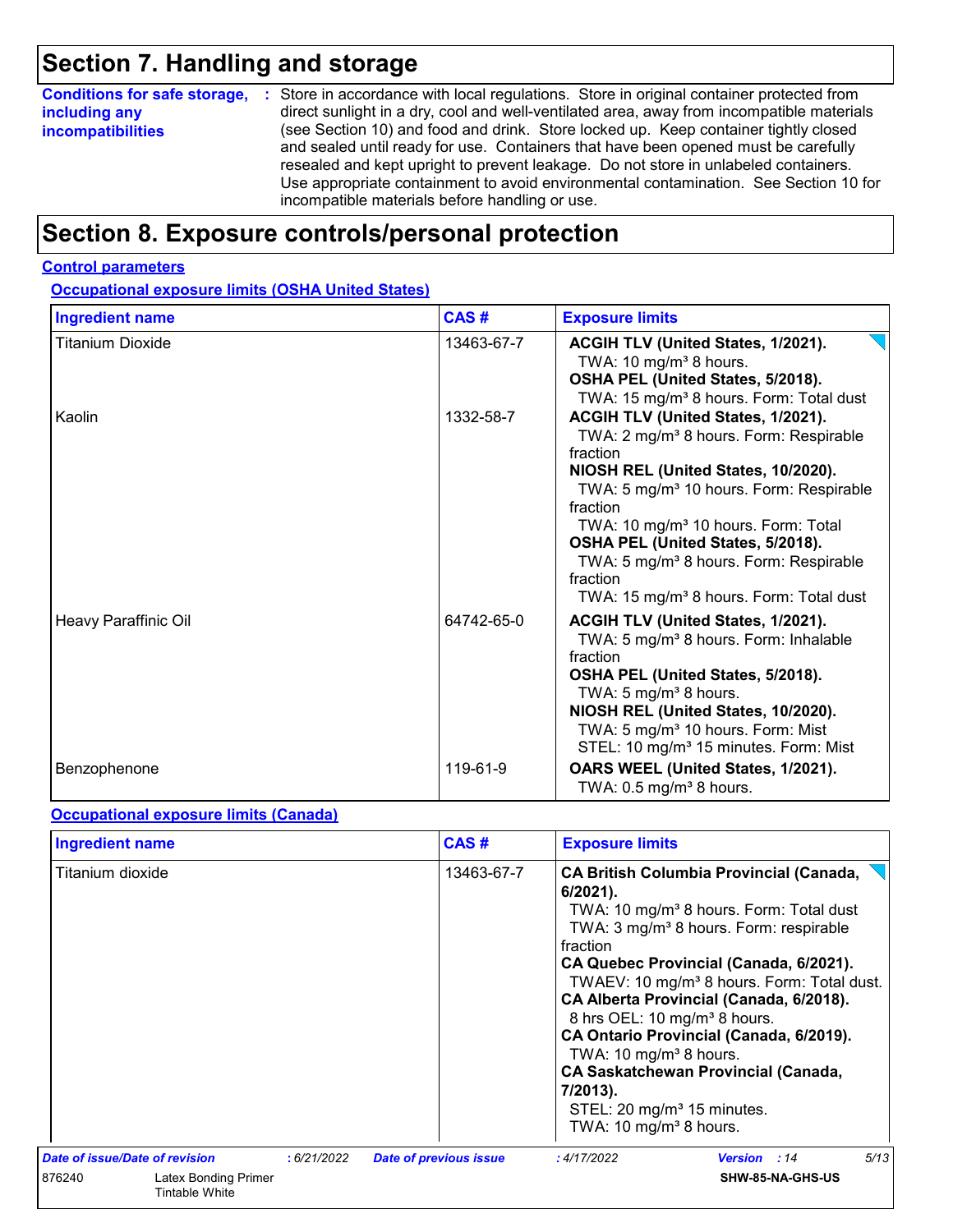# **Section 8. Exposure controls/personal protection**

| Kaolin       | 1332-58-7 | CA Alberta Provincial (Canada, 6/2018).<br>8 hrs OEL: 2 mg/m <sup>3</sup> 8 hours. Form:<br>Respirable<br><b>CA British Columbia Provincial (Canada,</b><br>$6/2021$ ).<br>TWA: 2 mg/m <sup>3</sup> 8 hours. Form: Respirable<br>CA Quebec Provincial (Canada, 6/2021).<br>TWAEV: 2 mg/m <sup>3</sup> 8 hours. Form: Respirable<br>dust.<br>CA Ontario Provincial (Canada, 6/2019).<br>TWA: 2 mg/m <sup>3</sup> 8 hours. Form: Respirable<br>particulate matter.<br><b>CA Saskatchewan Provincial (Canada,</b><br>7/2013).<br>STEL: 4 mg/m <sup>3</sup> 15 minutes. Form: respirable<br>fraction<br>TWA: 2 mg/m <sup>3</sup> 8 hours. Form: respirable<br>fraction |
|--------------|-----------|--------------------------------------------------------------------------------------------------------------------------------------------------------------------------------------------------------------------------------------------------------------------------------------------------------------------------------------------------------------------------------------------------------------------------------------------------------------------------------------------------------------------------------------------------------------------------------------------------------------------------------------------------------------------|
| Benzophenone | 119-61-9  | OARS WEEL (United States, 1/2021).<br>TWA: $0.5 \text{ mg/m}^3$ 8 hours.                                                                                                                                                                                                                                                                                                                                                                                                                                                                                                                                                                                           |

#### **Occupational exposure limits (Mexico)**

Tintable White

|       | CAS# | <b>Exposure limits</b> |
|-------|------|------------------------|
| None. |      |                        |

| <b>Appropriate engineering</b><br>controls       | : If user operations generate dust, fumes, gas, vapor or mist, use process enclosures,<br>local exhaust ventilation or other engineering controls to keep worker exposure to<br>airborne contaminants below any recommended or statutory limits.                                                                                                                                                                                                                                                                                                                                                                       |
|--------------------------------------------------|------------------------------------------------------------------------------------------------------------------------------------------------------------------------------------------------------------------------------------------------------------------------------------------------------------------------------------------------------------------------------------------------------------------------------------------------------------------------------------------------------------------------------------------------------------------------------------------------------------------------|
| <b>Environmental exposure</b><br><b>controls</b> | This product contains a Significant New Use Rule (SNUR) Chemical. Do not allow<br>this product to enter drains, sewers, wastewater treatment systems, groundwater,<br>streams, lakes or ponds. See Environmental Data Sheet (EDS) for additional<br>details.                                                                                                                                                                                                                                                                                                                                                           |
|                                                  | Emissions from ventilation or work process equipment should be checked to ensure<br>they comply with the requirements of environmental protection legislation. In some<br>cases, fume scrubbers, filters or engineering modifications to the process equipment<br>will be necessary to reduce emissions to acceptable levels.                                                                                                                                                                                                                                                                                          |
| <b>Individual protection measures</b>            |                                                                                                                                                                                                                                                                                                                                                                                                                                                                                                                                                                                                                        |
| <b>Hygiene measures</b>                          | : Wash hands, forearms and face thoroughly after handling chemical products, before<br>eating, smoking and using the lavatory and at the end of the working period.<br>Appropriate techniques should be used to remove potentially contaminated clothing.<br>Wash contaminated clothing before reusing. Ensure that eyewash stations and safety<br>showers are close to the workstation location.                                                                                                                                                                                                                      |
| <b>Eye/face protection</b>                       | : Safety eyewear complying with an approved standard should be used when a risk<br>assessment indicates this is necessary to avoid exposure to liquid splashes, mists,<br>gases or dusts. If contact is possible, the following protection should be worn, unless<br>the assessment indicates a higher degree of protection: safety glasses with side-<br>shields.                                                                                                                                                                                                                                                     |
| <b>Skin protection</b>                           |                                                                                                                                                                                                                                                                                                                                                                                                                                                                                                                                                                                                                        |
| <b>Hand protection</b>                           | : Chemical-resistant, impervious gloves complying with an approved standard should be<br>worn at all times when handling chemical products if a risk assessment indicates this is<br>necessary. Considering the parameters specified by the glove manufacturer, check<br>during use that the gloves are still retaining their protective properties. It should be<br>noted that the time to breakthrough for any glove material may be different for different<br>glove manufacturers. In the case of mixtures, consisting of several substances, the<br>protection time of the gloves cannot be accurately estimated. |
| <b>Date of issue/Date of revision</b>            | 6/13<br>: 6/21/2022<br><b>Date of previous issue</b><br>:4/17/2022<br><b>Version</b> : 14                                                                                                                                                                                                                                                                                                                                                                                                                                                                                                                              |
| 876240<br><b>Latex Bonding Primer</b>            | SHW-85-NA-GHS-US                                                                                                                                                                                                                                                                                                                                                                                                                                                                                                                                                                                                       |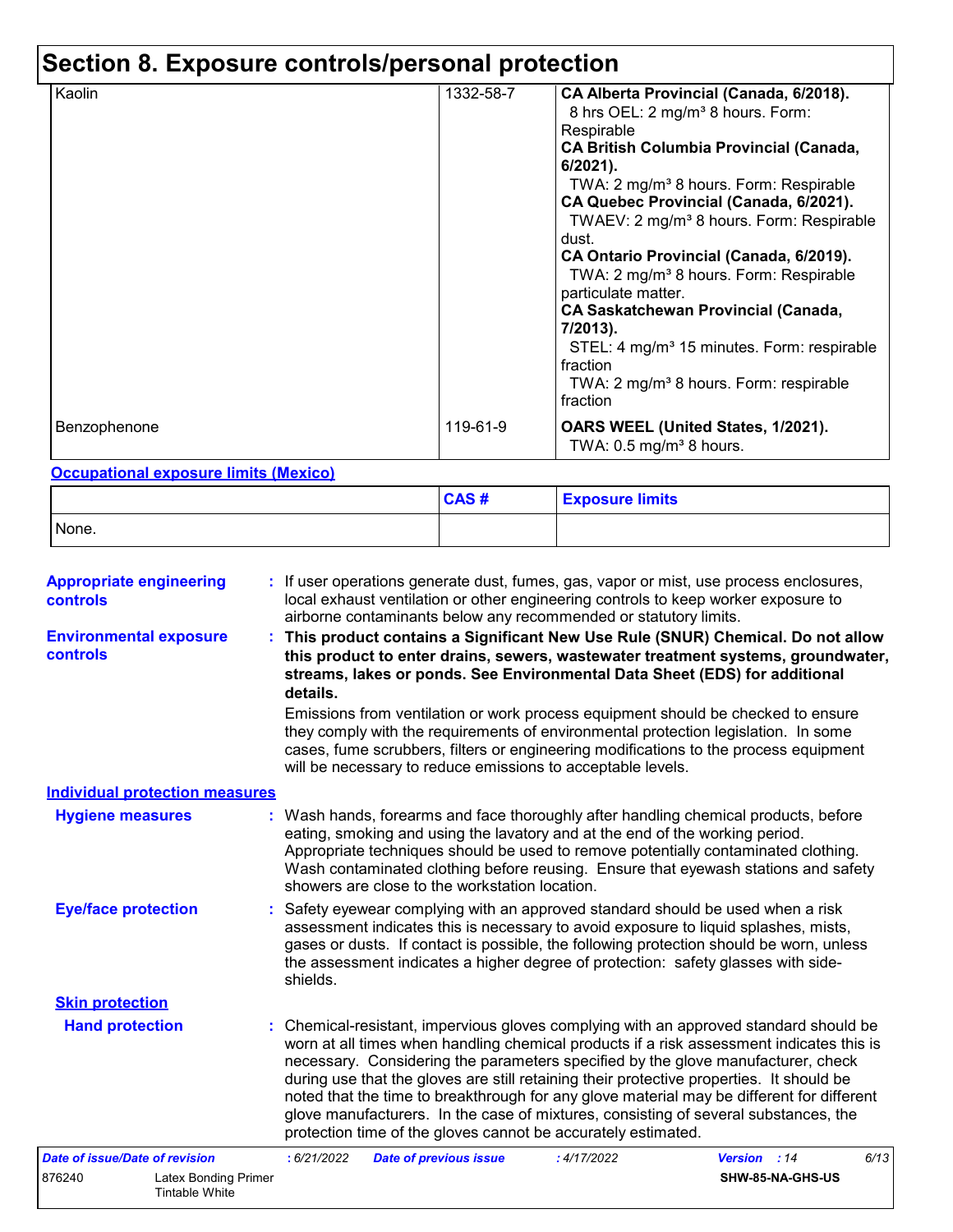### **Section 8. Exposure controls/personal protection**

| <b>Body protection</b>        | : Personal protective equipment for the body should be selected based on the task being<br>performed and the risks involved and should be approved by a specialist before<br>handling this product.                                                                                 |
|-------------------------------|-------------------------------------------------------------------------------------------------------------------------------------------------------------------------------------------------------------------------------------------------------------------------------------|
| <b>Other skin protection</b>  | : Appropriate footwear and any additional skin protection measures should be selected<br>based on the task being performed and the risks involved and should be approved by a<br>specialist before handling this product.                                                           |
| <b>Respiratory protection</b> | : Based on the hazard and potential for exposure, select a respirator that meets the<br>appropriate standard or certification. Respirators must be used according to a<br>respiratory protection program to ensure proper fitting, training, and other important<br>aspects of use. |

# **Section 9. Physical and chemical properties**

The conditions of measurement of all properties are at standard temperature and pressure unless otherwise indicated.

#### **Appearance**

| <b>Physical state</b>                                             | $:$ Liquid.                                                    |
|-------------------------------------------------------------------|----------------------------------------------------------------|
| <b>Color</b>                                                      | : Not available.                                               |
| Odor                                                              | : Not available.                                               |
| <b>Odor threshold</b>                                             | : Not available.                                               |
| рH                                                                | :9                                                             |
| <b>Melting point/freezing point</b>                               | : Not available.                                               |
| <b>Boiling point, initial boiling</b><br>point, and boiling range | : $100^{\circ}$ C (212 $^{\circ}$ F)                           |
| <b>Flash point</b>                                                | : Closed cup: Not applicable.                                  |
| <b>Evaporation rate</b>                                           | $\therefore$ 0.09 (butyl acetate = 1)                          |
| <b>Flammability</b>                                               | : Not available.                                               |
| Lower and upper explosion<br>limit/flammability limit             | $:$ Lower: $0.6\%$<br>Upper: 4.2%                              |
| <b>Vapor pressure</b>                                             | : $2.3$ kPa (17.5 mm Hg)                                       |
| <b>Relative vapor density</b>                                     | : 1 [Air = 1]                                                  |
| <b>Relative density</b>                                           | : 1.36                                                         |
| <b>Solubility</b>                                                 | : Not available.                                               |
| <b>Partition coefficient: n-</b><br>octanol/water                 | : Not applicable.                                              |
| <b>Auto-ignition temperature</b>                                  | : Not available.                                               |
| <b>Decomposition temperature</b>                                  | : Not available.                                               |
| <b>Viscosity</b>                                                  | Kinematic (40°C (104°F)): >20.5 mm <sup>2</sup> /s (>20.5 cSt) |
| <b>Molecular weight</b>                                           | Not applicable.                                                |
| <b>Aerosol product</b>                                            |                                                                |
| <b>Heat of combustion</b>                                         | $: 0.979$ kJ/g                                                 |

### **Section 10. Stability and reactivity**

| <b>Reactivity</b>                            | : No specific test data related to reactivity available for this product or its ingredients. |
|----------------------------------------------|----------------------------------------------------------------------------------------------|
| <b>Chemical stability</b>                    | : The product is stable.                                                                     |
| <b>Possibility of hazardous</b><br>reactions | : Under normal conditions of storage and use, hazardous reactions will not occur.            |

| Date of issue/Date of revision |                                        | 6/21/2022 | <b>Date of previous issue</b> | : 4/17/2022 | <b>Version</b> : 14 |                  | 7/13 |
|--------------------------------|----------------------------------------|-----------|-------------------------------|-------------|---------------------|------------------|------|
| 876240                         | Latex Bonding Primer<br>Tintable White |           |                               |             |                     | SHW-85-NA-GHS-US |      |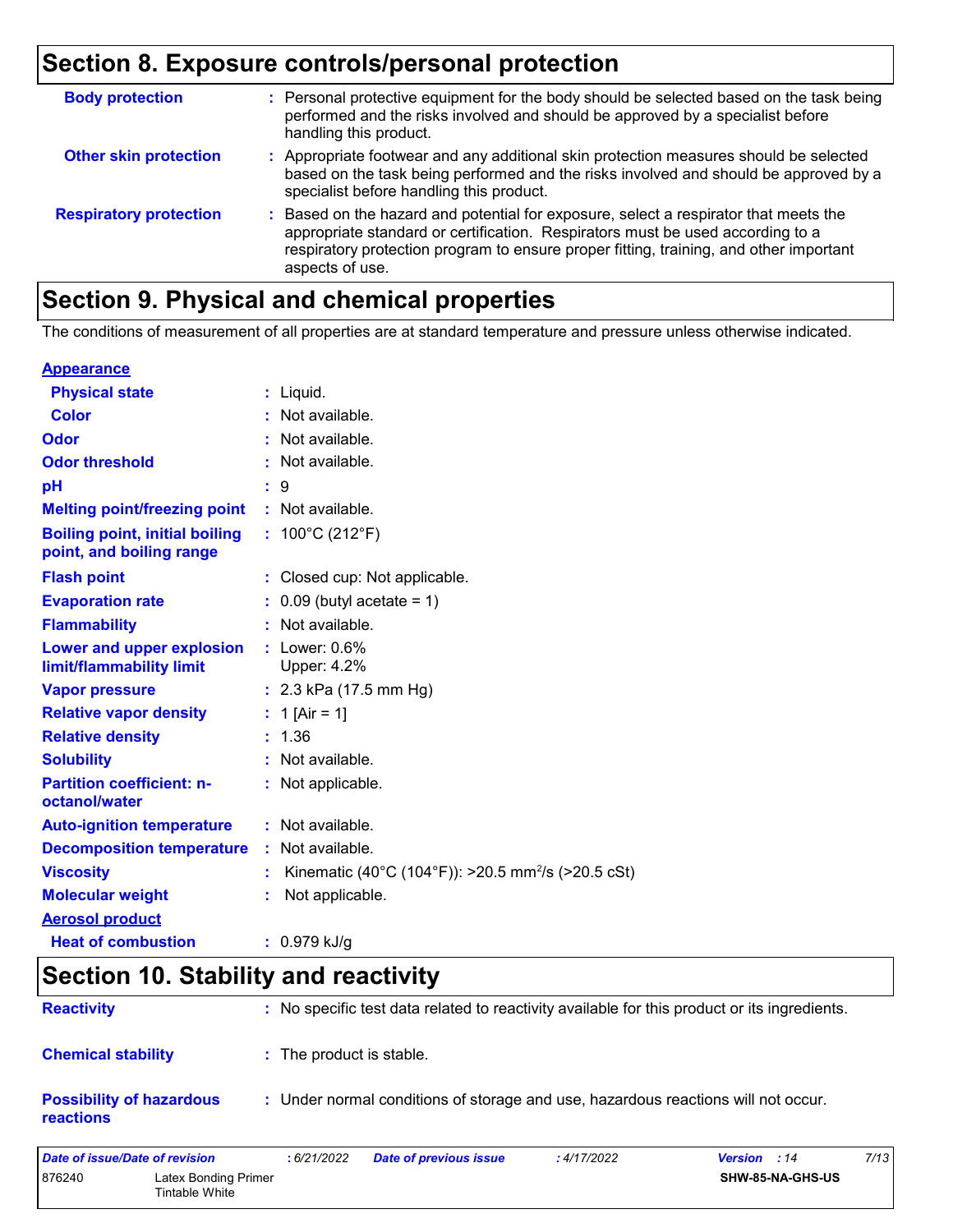### **Section 10. Stability and reactivity**

| <b>Conditions to avoid</b> | : No specific data.                  |
|----------------------------|--------------------------------------|
| Incompatible materials     | : No specific data.                  |
| Hazardous docomposition    | . Under normal conditions of storage |

omposition **products** Under normal conditions of storage and use, hazardous decomposition products should **:** not be produced.

### **Section 11. Toxicological information**

#### **Information on toxicological effects**

#### **Acute toxicity**

| <b>Product/ingredient name</b> | <b>Result</b> | <b>Species</b> | <b>Dose</b> | <b>Exposure</b> |
|--------------------------------|---------------|----------------|-------------|-----------------|
| Heavy Paraffinic Oil           | LD50 Dermal   | Rabbit         | >5000 mg/kg |                 |
|                                | ILD50 Oral    | Rat            | >5000 mg/kg |                 |
| Benzophenone                   | LD50 Dermal   | Rabbit         | 3535 mg/kg  |                 |
|                                | LD50 Oral     | Rat            | >10 g/kg    |                 |

#### **Irritation/Corrosion**

| <b>Product/ingredient name</b> | <b>Result</b>        | <b>Species</b> | <b>Score</b> | <b>Exposure</b> | <b>Observation</b> |
|--------------------------------|----------------------|----------------|--------------|-----------------|--------------------|
| Titanium Dioxide               | Skin - Mild irritant | Human          |              | 72 hours 300    |                    |
|                                |                      |                |              | ug              |                    |

#### **Sensitization**

Not available.

#### **Mutagenicity**

Not available.

#### **Carcinogenicity**

Not available.

#### **Classification**

| <b>Product/ingredient name</b> | <b>OSHA</b> | <b>IARC</b> | <b>NTP</b> |
|--------------------------------|-------------|-------------|------------|
| Titanium Dioxide               |             | 2B          |            |
| l Benzophenone                 |             | 2B          |            |

#### **Reproductive toxicity**

Not available.

#### **Teratogenicity**

Not available.

#### **Specific target organ toxicity (single exposure)**

| <b>Name</b>  | <b>Category</b> | <b>Route of</b><br>exposure | <b>Target organs</b>            |
|--------------|-----------------|-----------------------------|---------------------------------|
| Benzophenone | Category 3      |                             | Respiratory tract<br>irritation |
|              | Category 3      |                             | Narcotic effects                |

**Specific target organ toxicity (repeated exposure)**

*Date of issue/Date of revision* **:** *6/21/2022 Date of previous issue : 4/17/2022 Version : 14 8/13* 876240 Latex Bonding Primer Tintable White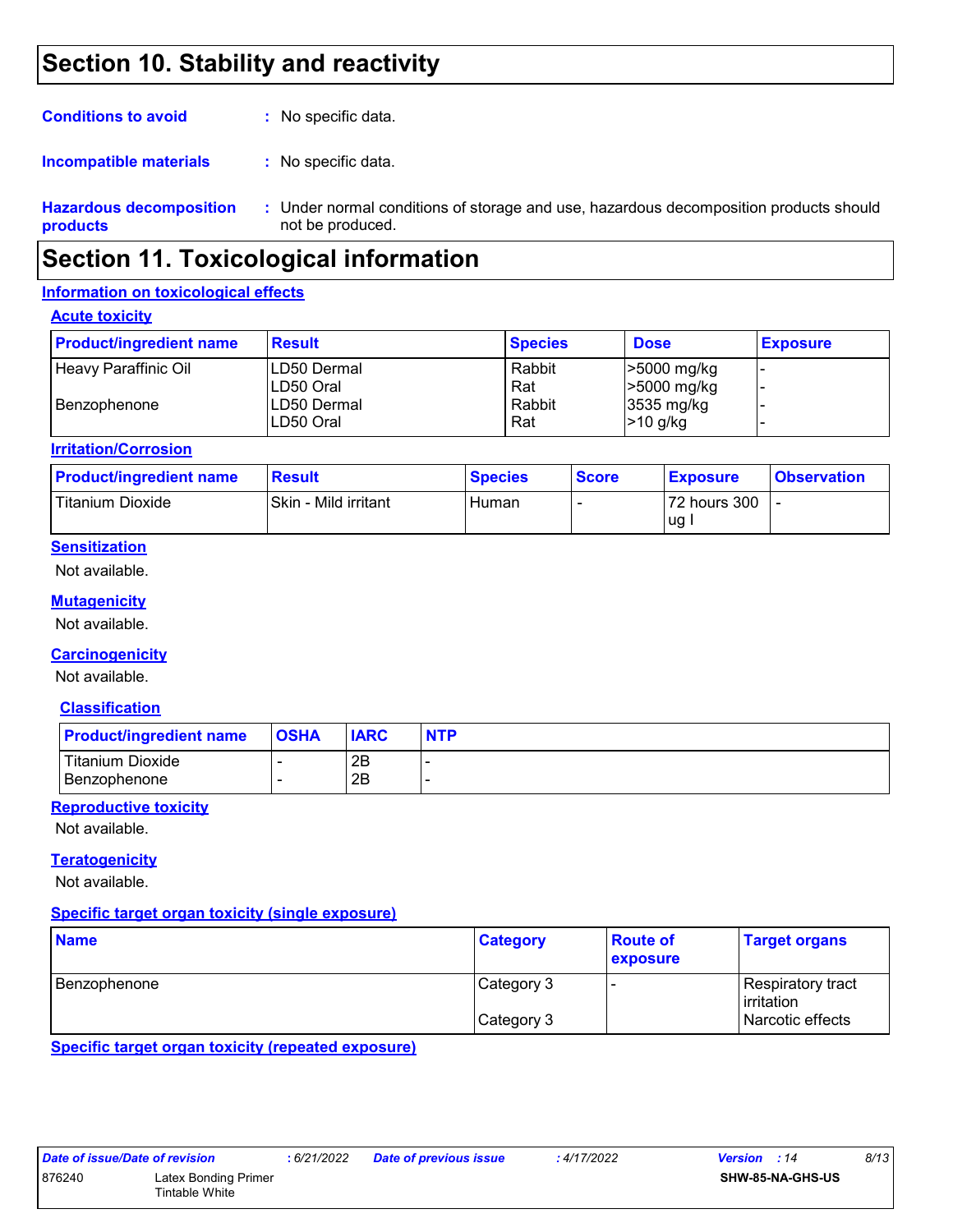# **Section 11. Toxicological information**

| <b>Name</b>  | <b>Category</b> | <b>Route of</b><br><b>exposure</b> | <b>Target organs</b> |
|--------------|-----------------|------------------------------------|----------------------|
| Kaolin       | Category 1      | <b>l</b> inhalation                | lungs                |
| Benzophenone | Category 2      |                                    | -                    |

#### **Aspiration hazard**

| <b>Name</b>          | Result                       |
|----------------------|------------------------------|
| Heavy Paraffinic Oil | ASPIRATION HAZARD - Category |

| <b>Information on the likely</b><br>routes of exposure | : Not available.                                                                          |
|--------------------------------------------------------|-------------------------------------------------------------------------------------------|
| <b>Potential acute health effects</b>                  |                                                                                           |
| <b>Eye contact</b>                                     | : No known significant effects or critical hazards.                                       |
| <b>Inhalation</b>                                      | : No known significant effects or critical hazards.                                       |
| <b>Skin contact</b>                                    | : No known significant effects or critical hazards.                                       |
| <b>Ingestion</b>                                       | : No known significant effects or critical hazards.                                       |
|                                                        | Symptoms related to the physical, chemical and toxicological characteristics              |
| <b>Eye contact</b>                                     | : No specific data.                                                                       |
| <b>Inhalation</b>                                      | No specific data.                                                                         |
| <b>Skin contact</b>                                    | No specific data.                                                                         |
| <b>Ingestion</b>                                       | : No specific data.                                                                       |
|                                                        | Delayed and immediate effects and also chronic effects from short and long term exposure  |
| <b>Short term exposure</b>                             |                                                                                           |
| <b>Potential immediate</b><br>effects                  | : Not available.                                                                          |
| <b>Potential delayed effects</b>                       | : Not available.                                                                          |
| Long term exposure                                     |                                                                                           |
| <b>Potential immediate</b><br>effects                  | : Not available.                                                                          |
| <b>Potential delayed effects</b>                       | : Not available.                                                                          |
| <b>Potential chronic health effects</b>                |                                                                                           |
| Not available.                                         |                                                                                           |
| General                                                | : Causes damage to organs through prolonged or repeated exposure.                         |
| <b>Carcinogenicity</b>                                 | Suspected of causing cancer. Risk of cancer depends on duration and level of<br>exposure. |
| <b>Mutagenicity</b>                                    | No known significant effects or critical hazards.                                         |
| <b>Teratogenicity</b>                                  | No known significant effects or critical hazards.                                         |
| <b>Developmental effects</b>                           | : No known significant effects or critical hazards.                                       |
| <b>Fertility effects</b>                               | No known significant effects or critical hazards.                                         |
|                                                        |                                                                                           |

#### **Numerical measures of toxicity** Not available. **Acute toxicity estimates**

|        | Date of issue/Date of revision         | :6/ |
|--------|----------------------------------------|-----|
| 876240 | Latex Bonding Primer<br>Tintable White |     |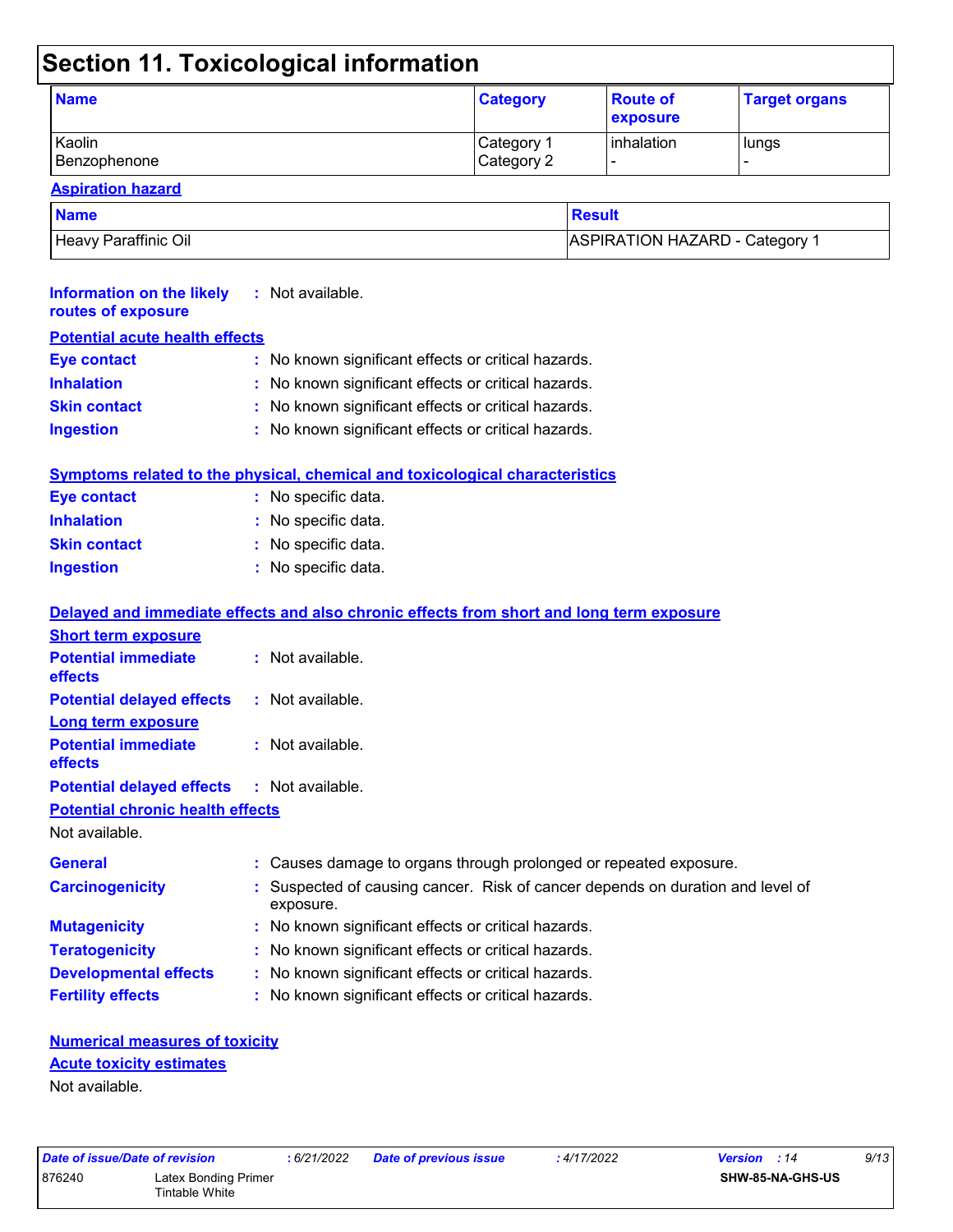## **Section 12. Ecological information**

#### **Toxicity**

| <b>Product/ingredient name</b>          | <b>Result</b>                                                              | <b>Species</b>                                               | <b>Exposure</b>        |
|-----------------------------------------|----------------------------------------------------------------------------|--------------------------------------------------------------|------------------------|
| <b>Titanium Dioxide</b><br>Benzophenone | Acute LC50 >1000000 µg/l Marine water<br>Acute LC50 10.89 mg/l Fresh water | Fish - Fundulus heteroclitus<br>Fish - Pimephales promelas - | 196 hours<br>196 hours |
|                                         | Chronic NOEC 1.03 mg/l Fresh water                                         | Larvae<br>Fish - Pimephales promelas -<br>Embryo             | 32 days                |

#### **Persistence and degradability**

Not available.

#### **Bioaccumulative potential**

| <b>Product/ingredient name</b> | $\mathsf{LogP}_\mathsf{ow}$ | <b>BCF</b> | <b>Potential</b> |
|--------------------------------|-----------------------------|------------|------------------|
| Benzophenone                   |                             | 12.02      | low              |

#### **Mobility in soil**

| <b>Soil/water partition</b> | : Not available. |
|-----------------------------|------------------|
| <b>coefficient (Koc)</b>    |                  |

**Other adverse effects** : No known significant effects or critical hazards.

### **Section 13. Disposal considerations**

| <b>Disposal methods</b> | : This product contains a Significant New Use Rule (SNUR) Chemical. Do not allow<br>this product to enter drains, sewers, wastewater treatment systems, groundwater,<br>streams, lakes or ponds. See Environmental Data Sheet (EDS) for additional<br>details.                                                                                                                                                                                                                                                                                                                                                                                                                                                                                                                                                                                                                                                                                                                                                              |
|-------------------------|-----------------------------------------------------------------------------------------------------------------------------------------------------------------------------------------------------------------------------------------------------------------------------------------------------------------------------------------------------------------------------------------------------------------------------------------------------------------------------------------------------------------------------------------------------------------------------------------------------------------------------------------------------------------------------------------------------------------------------------------------------------------------------------------------------------------------------------------------------------------------------------------------------------------------------------------------------------------------------------------------------------------------------|
|                         | The generation of waste should be avoided or minimized wherever possible. Disposal<br>of this product, solutions and any by-products should at all times comply with the<br>requirements of environmental protection and waste disposal legislation and any<br>regional local authority requirements. Dispose of surplus and non-recyclable products<br>via a licensed waste disposal contractor. Waste should not be disposed of untreated to<br>the sewer unless fully compliant with the requirements of all authorities with jurisdiction.<br>Waste packaging should be recycled. Incineration or landfill should only be considered<br>when recycling is not feasible. This material and its container must be disposed of in a<br>safe way. Care should be taken when handling emptied containers that have not been<br>cleaned or rinsed out. Empty containers or liners may retain some product residues.<br>Avoid dispersal of spilled material and runoff and contact with soil, waterways, drains<br>and sewers. |

## **Section 14. Transport information**

| <i>Date of Issue/Date of revision</i> |                      |  |
|---------------------------------------|----------------------|--|
| 876240                                | Latex Bonding Primer |  |
|                                       | Tintable White       |  |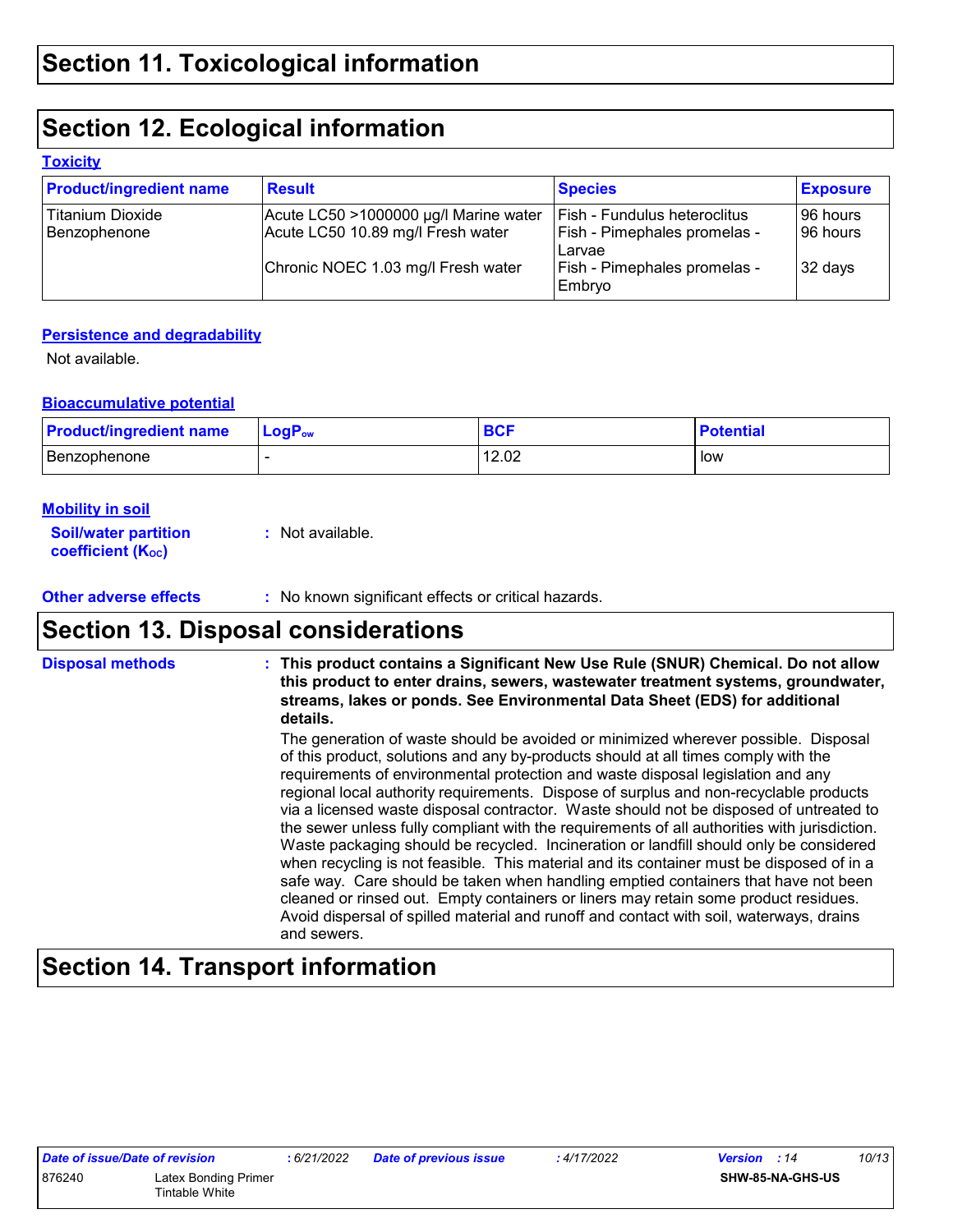### **Section 14. Transport information**

|                                                                             | <b>DOT</b><br><b>Classification</b> | <b>TDG</b><br><b>Classification</b>                                                                                                                                                                                                                                                                                                                                                                                                                                                                                                                                                                                                                                                                     | <b>Mexico</b><br><b>Classification</b> | <b>IATA</b>    | <b>IMDG</b>    |  |
|-----------------------------------------------------------------------------|-------------------------------------|---------------------------------------------------------------------------------------------------------------------------------------------------------------------------------------------------------------------------------------------------------------------------------------------------------------------------------------------------------------------------------------------------------------------------------------------------------------------------------------------------------------------------------------------------------------------------------------------------------------------------------------------------------------------------------------------------------|----------------------------------------|----------------|----------------|--|
| <b>UN number</b>                                                            | Not regulated.                      | Not regulated.                                                                                                                                                                                                                                                                                                                                                                                                                                                                                                                                                                                                                                                                                          | Not regulated.                         | Not regulated. | Not regulated. |  |
| <b>UN proper</b><br>shipping name                                           |                                     |                                                                                                                                                                                                                                                                                                                                                                                                                                                                                                                                                                                                                                                                                                         |                                        |                |                |  |
| <b>Transport</b><br>hazard class(es)                                        |                                     |                                                                                                                                                                                                                                                                                                                                                                                                                                                                                                                                                                                                                                                                                                         |                                        |                |                |  |
| <b>Packing group</b>                                                        | $\blacksquare$                      | ۰                                                                                                                                                                                                                                                                                                                                                                                                                                                                                                                                                                                                                                                                                                       |                                        |                |                |  |
| <b>Environmental</b><br>hazards                                             | No.                                 | No.                                                                                                                                                                                                                                                                                                                                                                                                                                                                                                                                                                                                                                                                                                     | No.                                    | No.            | No.            |  |
| <b>Additional</b><br><b>information</b>                                     |                                     |                                                                                                                                                                                                                                                                                                                                                                                                                                                                                                                                                                                                                                                                                                         |                                        |                |                |  |
|                                                                             |                                     |                                                                                                                                                                                                                                                                                                                                                                                                                                                                                                                                                                                                                                                                                                         |                                        |                |                |  |
| <b>Special precautions for user :</b><br><b>Transport in bulk according</b> |                                     | Multi-modal shipping descriptions are provided for informational purposes and do not<br>consider container sizes. The presence of a shipping description for a particular<br>mode of transport (sea, air, etc.), does not indicate that the product is packaged<br>suitably for that mode of transport. All packaging must be reviewed for suitability<br>prior to shipment, and compliance with the applicable regulations is the sole<br>responsibility of the person offering the product for transport. People loading and<br>unloading dangerous goods must be trained on all of the risks deriving from the<br>substances and on all actions in case of emergency situations.<br>: Not available. |                                        |                |                |  |
| to IMO instruments                                                          |                                     |                                                                                                                                                                                                                                                                                                                                                                                                                                                                                                                                                                                                                                                                                                         |                                        |                |                |  |
|                                                                             |                                     | <b>Proper shipping name</b>                                                                                                                                                                                                                                                                                                                                                                                                                                                                                                                                                                                                                                                                             | : Not available.                       |                |                |  |
|                                                                             |                                     | <b>Section 15. Regulatory information</b>                                                                                                                                                                                                                                                                                                                                                                                                                                                                                                                                                                                                                                                               |                                        |                |                |  |
| <b>U.S. Federal regulations</b>                                             |                                     | : TSCA 5(a)2 proposed significant new use rules: 2-Methyl-4-isothiazolin-3-one;<br>5-Chloro-2-methylisothiazolinone                                                                                                                                                                                                                                                                                                                                                                                                                                                                                                                                                                                     |                                        |                |                |  |
|                                                                             |                                     | TSCA 5(a)2 final significant new use rules: Sodium Nitrite<br>List name<br>United States - TSCA 5(a)                                                                                                                                                                                                                                                                                                                                                                                                                                                                                                                                                                                                    | <b>Chemical name</b><br>Sodium Nitrite | <b>Notes</b>   |                |  |

This product contains a Significant New Use Rule (SNUR) Chemical. Do not allow this product to enter drains, sewers, wastewater treatment systems, groundwater, streams, lakes or ponds. See Environmental Data Sheet (EDS) for additional details. use rules

#### **SARA 313**

SARA 313 (40 CFR 372.45) supplier notification can be found on the Environmental Data Sheet.

2 - Final significant new

#### **California Prop. 65**

WARNING: This product contains chemicals known to the State of California to cause cancer and birth defects or other reproductive harm.

#### **International regulations**

| Date of issue/Date of revision |                                        | : 6/21/2022 | <b>Date of previous issue</b> | : 4/17/2022 | 11/13<br><b>Version</b> : 14 |
|--------------------------------|----------------------------------------|-------------|-------------------------------|-------------|------------------------------|
| 876240                         | Latex Bonding Primer<br>Tintable White |             |                               |             | SHW-85-NA-GHS-US             |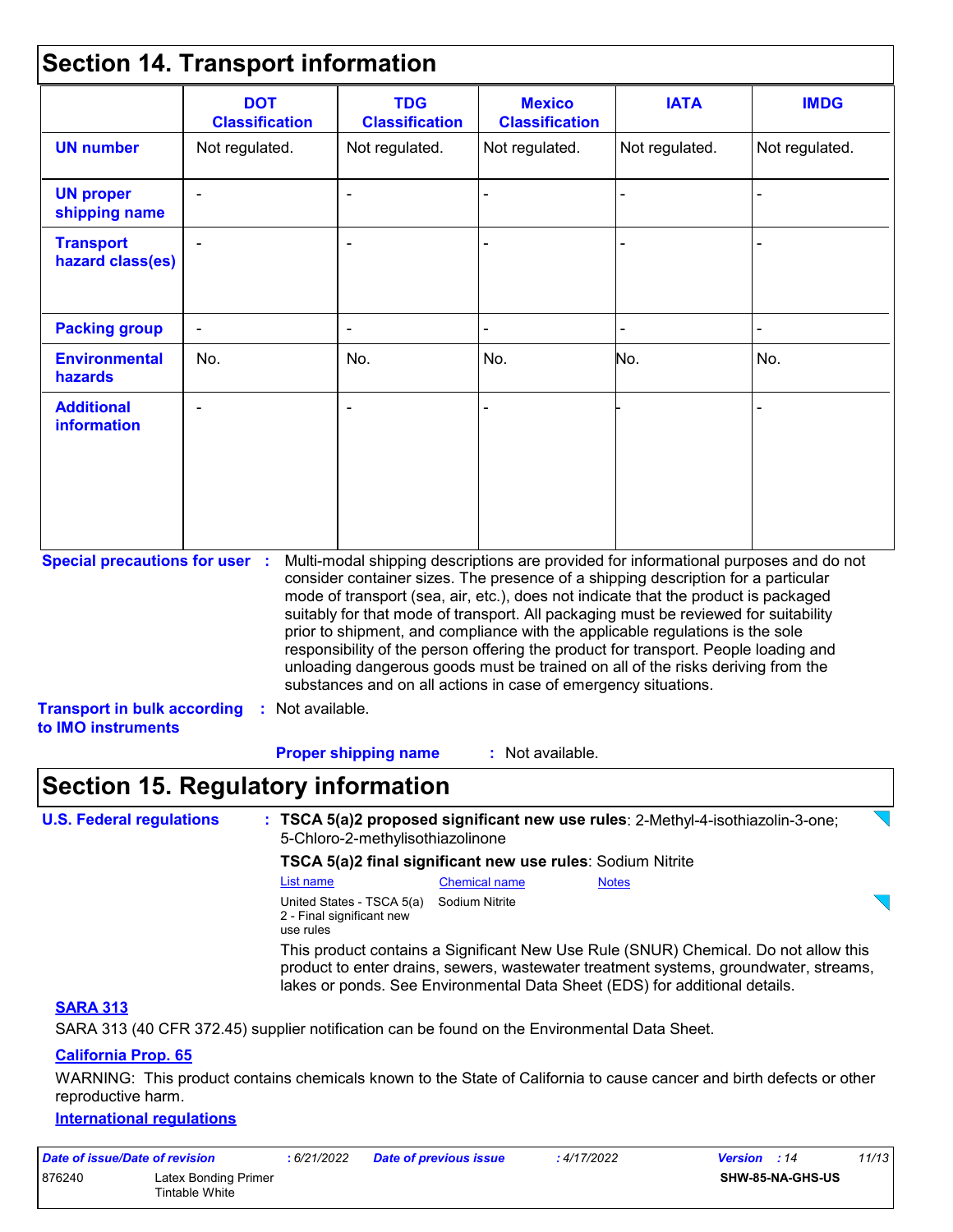### **Section 15. Regulatory information**

| <b>International lists</b> | : Australia inventory (AIIC): Not determined.                |
|----------------------------|--------------------------------------------------------------|
|                            | China inventory (IECSC): Not determined.                     |
|                            | Japan inventory (CSCL): Not determined.                      |
|                            | Japan inventory (ISHL): Not determined.                      |
|                            | Korea inventory (KECI): Not determined.                      |
|                            | New Zealand Inventory of Chemicals (NZIoC): Not determined.  |
|                            | Philippines inventory (PICCS): Not determined.               |
|                            | Taiwan Chemical Substances Inventory (TCSI): Not determined. |
|                            | Thailand inventory: Not determined.                          |
|                            | Turkey inventory: Not determined.                            |
|                            | Vietnam inventory: Not determined.                           |

### **Section 16. Other information**

**Hazardous Material Information System (U.S.A.)**



**The customer is responsible for determining the PPE code for this material. For more information on HMIS® Personal Protective Equipment (PPE) codes, consult the HMIS® Implementation Manual.**

**Caution: HMIS® ratings are based on a 0-4 rating scale, with 0 representing minimal hazards or risks, and 4 representing significant hazards or risks. Although HMIS® ratings and the associated label are not required on SDSs or products leaving a facility under 29 CFR 1910.1200, the preparer may choose to provide them. HMIS® ratings are to be used with a fully implemented HMIS® program. HMIS® is a registered trademark and service mark of the American Coatings Association, Inc.**

**Procedure used to derive the classification**

|                                                                                                        | <b>Classification</b>                                                                                                                                                                                                                                                                                                                                                                                                                                                                                                                                                                                                                                                                                                                                                         | <b>Justification</b> |
|--------------------------------------------------------------------------------------------------------|-------------------------------------------------------------------------------------------------------------------------------------------------------------------------------------------------------------------------------------------------------------------------------------------------------------------------------------------------------------------------------------------------------------------------------------------------------------------------------------------------------------------------------------------------------------------------------------------------------------------------------------------------------------------------------------------------------------------------------------------------------------------------------|----------------------|
| <b>CARCINOGENICITY - Category 2</b><br>SPECIFIC TARGET ORGAN TOXICITY (REPEATED EXPOSURE) - Category 1 | Calculation method<br>Calculation method                                                                                                                                                                                                                                                                                                                                                                                                                                                                                                                                                                                                                                                                                                                                      |                      |
| <b>History</b>                                                                                         |                                                                                                                                                                                                                                                                                                                                                                                                                                                                                                                                                                                                                                                                                                                                                                               |                      |
| <b>Date of printing</b>                                                                                | : 6/21/2022                                                                                                                                                                                                                                                                                                                                                                                                                                                                                                                                                                                                                                                                                                                                                                   |                      |
| Date of issue/Date of<br>revision                                                                      | : 6/21/2022                                                                                                                                                                                                                                                                                                                                                                                                                                                                                                                                                                                                                                                                                                                                                                   |                      |
| Date of previous issue                                                                                 | : 4/17/2022                                                                                                                                                                                                                                                                                                                                                                                                                                                                                                                                                                                                                                                                                                                                                                   |                      |
| <b>Version</b>                                                                                         | : 14                                                                                                                                                                                                                                                                                                                                                                                                                                                                                                                                                                                                                                                                                                                                                                          |                      |
| <b>Key to abbreviations</b>                                                                            | $:$ ATE = Acute Toxicity Estimate<br><b>BCF</b> = Bioconcentration Factor<br>GHS = Globally Harmonized System of Classification and Labelling of Chemicals<br>IATA = International Air Transport Association<br>IBC = Intermediate Bulk Container<br><b>IMDG = International Maritime Dangerous Goods</b><br>LogPow = logarithm of the octanol/water partition coefficient<br>MARPOL = International Convention for the Prevention of Pollution From Ships, 1973<br>as modified by the Protocol of 1978. ("Marpol" = marine pollution)<br>$N/A = Not available$<br>SGG = Segregation Group<br>$UN = United Nations$<br>$\Box$ the distribution of $\ell$ , and only if $\ell$ is the contracted and the contracted between $\ell$ and $\ell$ is the contracted between $\ell$ |                      |

**Indicates information that has changed from previously issued version.**

| Date of issue/Date of revision |                                        | : 6/21/2022 | <b>Date of previous issue</b> | : 4/17/2022 | <b>Version</b> : 14 |                         | 12/13 |
|--------------------------------|----------------------------------------|-------------|-------------------------------|-------------|---------------------|-------------------------|-------|
| 876240                         | Latex Bonding Primer<br>Tintable White |             |                               |             |                     | <b>SHW-85-NA-GHS-US</b> |       |